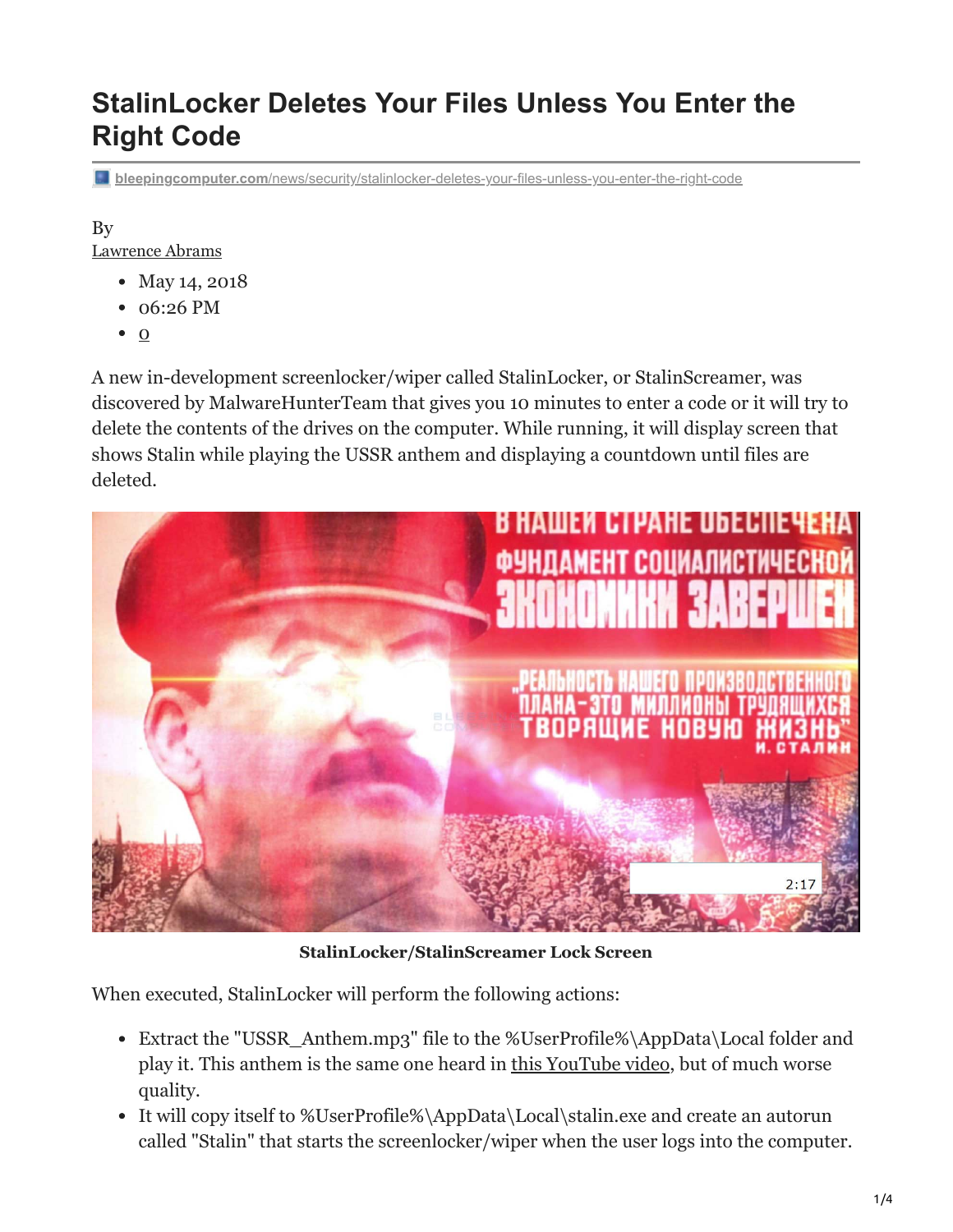- It will create %UserProfile%\AppData\Local\fl.dat and write the current amount of seconds left divided by 3. So each time you start the program, the countdown is significantly less.
- Attempt to terminate processes other than Skype or Discord.
- Terminate Explorer.exe and taskmgr.exe.
- Tries to create a Scheduled Task called "Driver Update" to launch Stalin.exe. This part of the code is currently throwing errors.

StalinLocker will then display the above lock screen that contains a 10 minutes countdown until your files are deleted or you enter a code. According [to MalwareHunterTeam,](https://twitter.com/malwrhunterteam/status/996030614896857095) this code is derived by subtracting the current date of when the program was executed by the date 1922.12.30. If the user enters the correct code, the wiper will exit and delete the autorun.

|     | private void KeyBox TextChanged(object sender, EventArgs e)                                                                                                                                                                                                                                                                                             |
|-----|---------------------------------------------------------------------------------------------------------------------------------------------------------------------------------------------------------------------------------------------------------------------------------------------------------------------------------------------------------|
| try |                                                                                                                                                                                                                                                                                                                                                         |
|     | if $(int. Parse(this.KeyBox.Text) == (this.n - this.dt).Days)$<br>this.timer1.Stop();<br>this.timer2.Stop();<br>this.timer3.Stop();<br>this.timer4.Stop();<br>this.guessed = $true;$<br>MessageBox.Show("Правильный ключ", "Уведомление", MessageBoxButtons.OK, MessageBoxIcon.Asterisk);<br>try<br>using (TaskService taskService = new TaskService()) |
|     | taskService.get RootFolder().DeleteTask("Driver Update", true);                                                                                                                                                                                                                                                                                         |
|     | catch                                                                                                                                                                                                                                                                                                                                                   |
|     | try                                                                                                                                                                                                                                                                                                                                                     |
|     | RegistryKey expr AD = Registry.LocalMachine.OpenSubKey("SOFTWARE\\Microsoft\\Windows\\CurrentVersion\\Run\\", true);<br>expr AD.DeleteSubKey("Stalin");<br>expr AD Close();                                                                                                                                                                             |

**Enter Code Source**

On the other hand, if the code is not entered by the time the countdown reaches zero, the screenlocker will attempt to delete all of the files on each drive letter found on the computer. This is done by going through all drive letters from A to Z and deleting any that are accessible as shown below.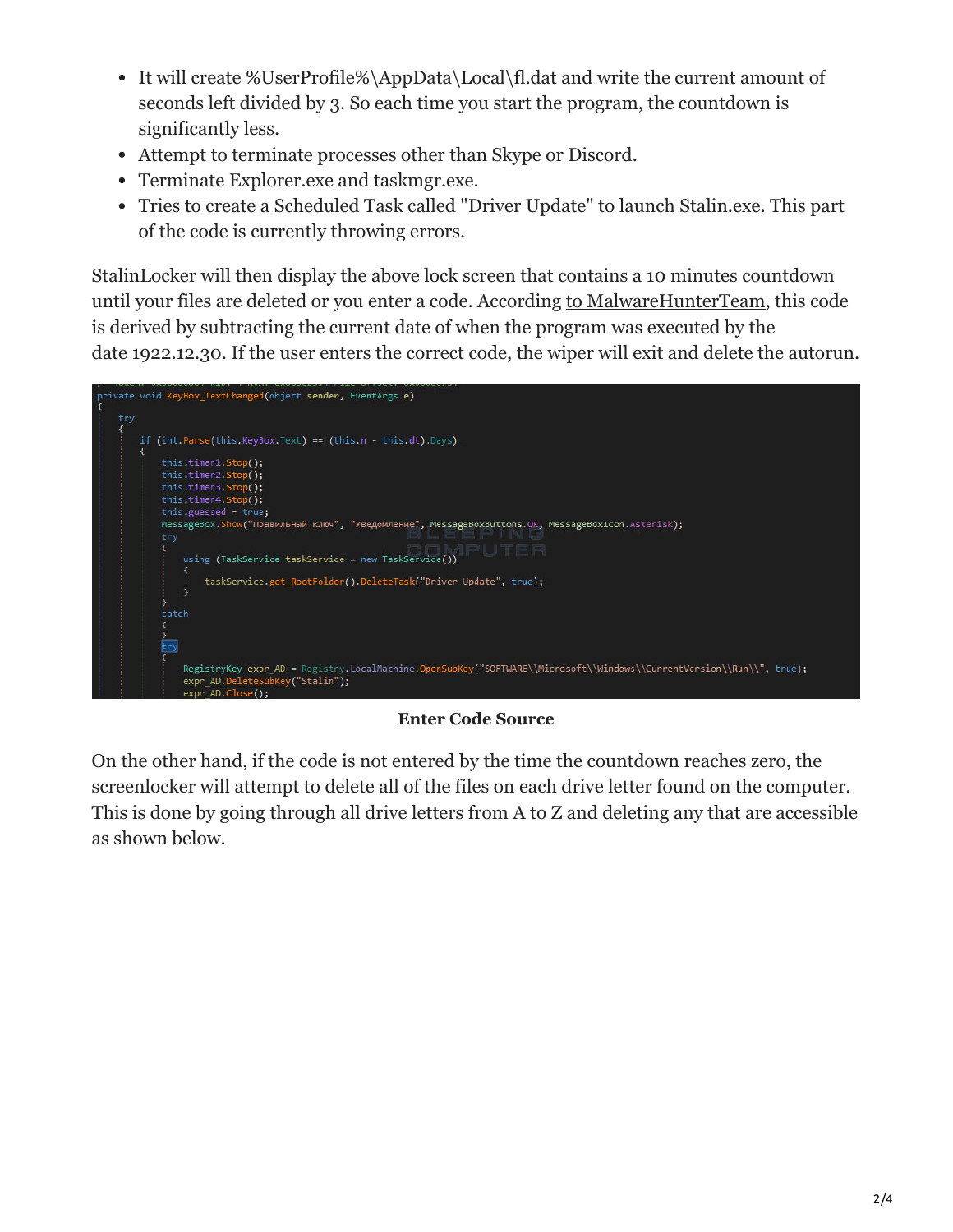

**Source code to delete files on drive letters A-Z**

This wiper is currently in development, but could easily be made into a workable state. Thankfully, most security vendors are detecting this either through definitions or heuristics, so make sure that you have an anti-virus program installed and updated to the latest definitions.

### **Related Articles:**

[Beware: Onyx ransomware destroys files instead of encrypting them](https://www.bleepingcomputer.com/news/security/beware-onyx-ransomware-destroys-files-instead-of-encrypting-them/)

## **IOCs**

#### **Hashes:**

SHA256: 853177d9a42fab0d8d62a190894de5c27ec203240df0d9e70154a675823adf04

#### **Associated Files:**

%UserProfile%\AppData\Local\fl.dat %UserProfile%\AppData\Local\stalin.exe %UserProfile%\AppData\Local\USSR\_Anthem.mp3

#### **Associated Registry Entries:**

```
HKLM\SOFTWARE\Microsoft\Windows\CurrentVersion\Run\Stalin
%UserProfile%\AppData\Local\stalin.exe
```